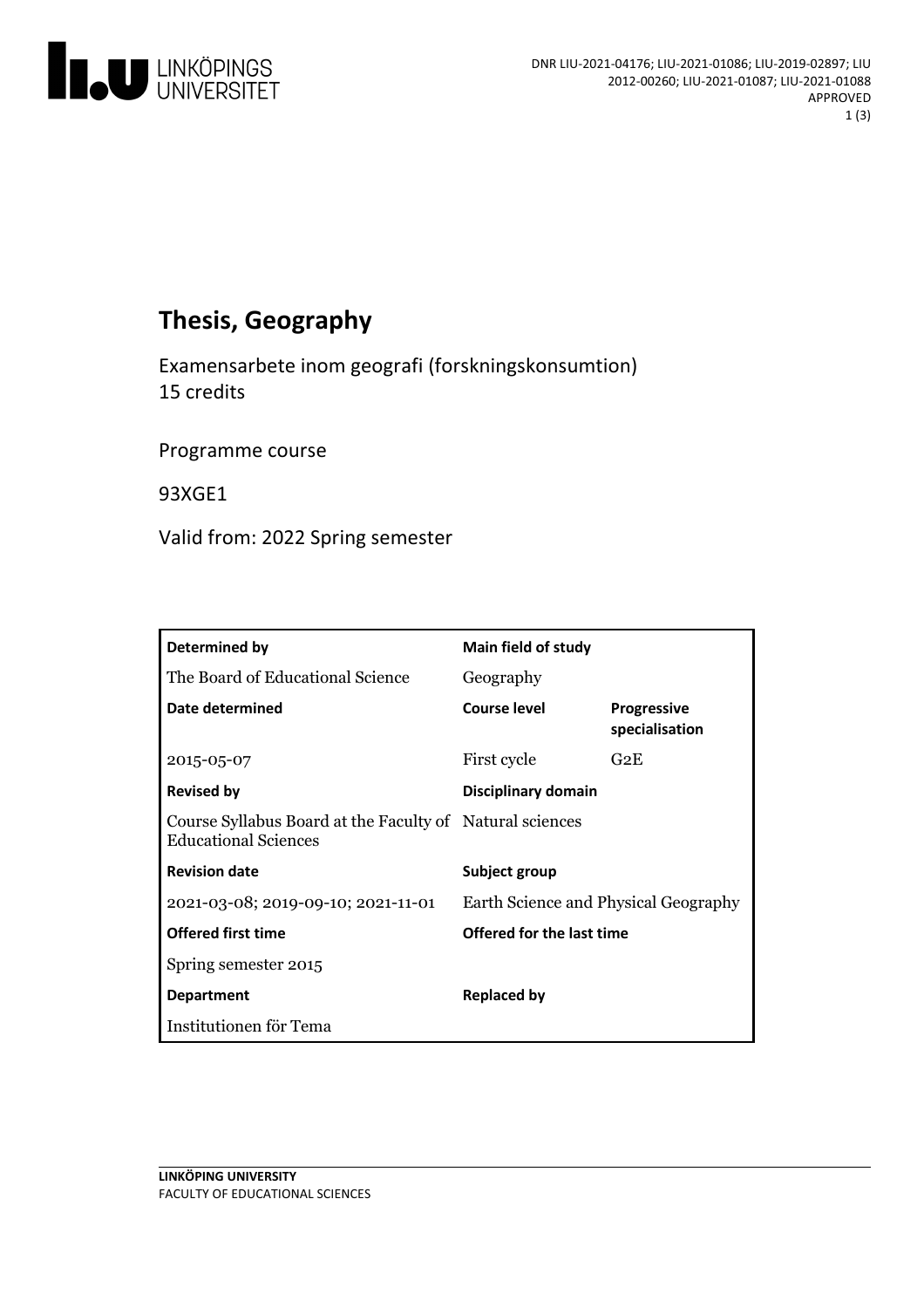## Course offered for

- Secondary School Teacher Programme with a specialization in Teaching in the Upper-Secondary School
- Secondary School Teacher Programme with a specialization in Teaching in Grades 7-9 of the Compulsory School

#### Examination

Applies to all courses regardless of grading scale.

Students failing an exam covering either the entire course or part of the course two times are entitled to have a new examiner appointed for the reexamination.

If the course has a three-graded grading scale (U - VG), following applies:

Students who have passed an examination may not retake it in order to improve their grades.

The following applies to courses that include a compulsory component:

If special circumstances prevail, and if it is possible with consideration of the nature of the compulsory component, the examiner may decide to replace the compulsory component with another equivalent component.

If the LiU coordinator for students with disabilities has granted a student the right to an adapted examination for a written examination in an examination hall, the student has the right to it.

If the coordinator has recommended for the student an adapted examination or alternative form of examination, the examiner may grant this ifthe examiner assesses that it is possible, based on consideration of the course objectives.

An examiner may also decide that an adapted examination or alternative form of examination if the examiner assessed that special circumstances prevail, and the examiner assesses that it is possible while maintaining the objectives of the course.

## Grades

Three-grade scale, U, G, VG